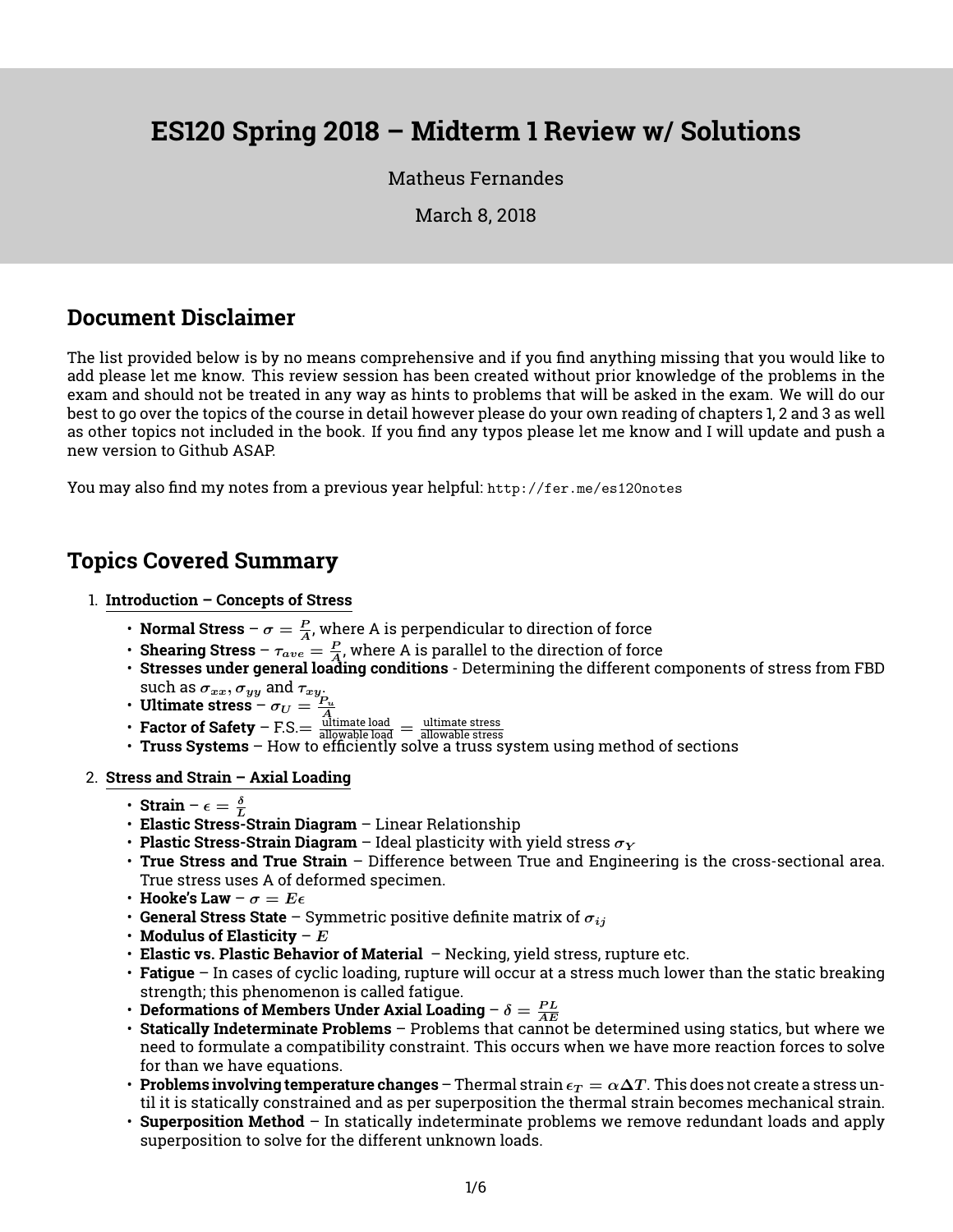- **Thermal Stress in a Film on a Substrate** This is the problem he worked out in class. My notes can be found here <http://fer.me/l/pbFeFA>
- **Poisson's Ratio** Relates lateral and axial strains through  $\nu = -\frac{\text{lateral strain}}{\text{axial strain}}$
- **Multiaxial loading** Loading through multiple axis and the relationship to strain<br>• **Multiaxial loading** Loading through multiple axis and the relationship to strain
- **Generalized Hooke's Law** Generalized relationship between all stresses, strains and material parameters through equations of form  $\epsilon_x=\frac{1}{E}\,(\sigma_x-\nu\sigma_y-\nu\sigma_z)$ ,  $\epsilon_y=\frac{1}{E}\,(\sigma_y-\nu\sigma_x-\nu\sigma_z)$ ,

$$
\epsilon_z = \frac{1}{E} (\sigma_z - \nu \sigma_y - \nu \sigma_x)
$$

- **Plane Strain**  $\epsilon_z = 0$
- **Plane Stress**  $\sigma_z = 0$
- **Bulk Modulus** Change of volume per unit volume described by  $k = \frac{E}{3(1-2\nu)}$
- **Shearing Strain** Nondimensional deformation due to shearing stress  $\gamma_{xy}$
- $\cdot$  Hooke's law for shearing stress and strain  $\tau_{xy}=G\gamma_{xy}$
- $\cdot$  **Modulus of Rigidity** Empirical value to relates shear stress to shear strain  $G$ . Analogous to modulus of elasticity  $E$ .
- Relation among  $E, \nu, G$   $\frac{E}{2G} = 1 + \nu$
- Stress Concentrations  $\textit{K} = \frac{\sigma_{max}}{\sigma_{avg}}$
- **Plastic Deformation** Elastoplastic material stress strain curve. Gain intuition from this curve.
- **Residual Stresses** Stresses left in a part post plastic deformation
- 3. **Torsion**
	- Deformation in a Circular shaft  $\gamma = \frac{\rho \phi}{L}$
	- Average shearing strain  $\gamma = \frac{\rho}{c} \gamma_{max}$
	- **Torsion Stresses** Shear stresses due to torsion  $\tau = \frac{T\rho}{J}$  where  $J$  is the polar moment of inertia: <code>[http:](http://fer.me/git/es120notes/blob/master/Section4/J-list.pdf)</code> [//fer.me/git/es120notes/blob/master/Section4/J-list.pdf](http://fer.me/git/es120notes/blob/master/Section4/J-list.pdf)
	- **Torsion Stresses in the Elastic Range** As long as the yield strength is not exceeded in any part of circualr shaft, the shearing stress in that shaft varies linearly with distance  $\rho$  from the axis of the shaft such that  $\tau = \frac{\rho}{c} \tau_{max}$
	-
	- **Angle of Twist in the Elastic Range**  $\phi = \frac{TL}{JG}$ <br>• **Statically Indeterminate Shafts** This is analogous to non-torsional statically indeterminate problems, where we need to find a compatibility equation to constrain the different reaction forces we cannot solve for using statics.
	- **Design of Transmission Shafts** This simply builds the relationship of what we have learned to power, frequency and torque, namely,  $T=\frac{P}{2\pi f}$
	- **Stress concentration in circular shafts**  $\tau_{max} = K \frac{Tc}{J}$ , where  $\frac{Tc}{J}$  is the stress computed for the smallerdiameter shaft and K is a tabulated stress-concentration factor obtained from an empirical curve.
	- **Plastic Deformation in Circular Shafts**  $R_t = \frac{T_u c}{J}$ , where  $R_t$  is the modulus of rupture, and  $T_u$  is the ultimate torque of the shaft
	- Circular shafts made of Elastoplastic Material  $T=\frac{4}{3}T_Y\left(1-\frac{1}{4}\right)$  $\left(\frac{\phi_Y^3}{\phi^3}\right)$  is the relationship between the torque and the angle of twist of a elastoplastic shaft. There are also relationships derived in section 3.10 that discuss it in the form of the radius  $\rho$ . It is worth reviewing the derivation of this section in detail.
	- **Torsion of non-circular members** Using tabulated values we can find an expression for maximum shear  $\tau_{max}=\frac{T}{c_1ab^2}$  and angle of twist  $\phi=\frac{TL}{c_2ab^3G}$  where  $a$  and  $b$  are the lengths of the sides and  $c_1$ and  $c_2$  are coefficients determined empirically. Note that for large values of  $a/b$  the coefficients become  $c_1 = c_2 \approx \frac{1}{3}$
	- **Thin-walled hollow shafts** Integrate through an idea of shear flow to obtain a relationship between an equivalent area and the torque such that we can concentrate the shear only on the thin amount of material to obtain  $\tau=\frac{T}{2t{\cal A}}$ , where  ${\cal A}$  is the area of the region from the centerline of the thin-wall to the center of the shaft
	- **Dynamics Torsion Problems** What is the frequency of a rods vibration if twisted and allowed to freely vibrate torsionally. This can be solved to be a wave equation of form  $\frac{\partial^2 \rho}{\partial t^2} = c^2 \frac{\partial^2 \rho}{\partial x^2}$ . My notes on this matter can be found here: <http://fer.me/l/Nh1grt>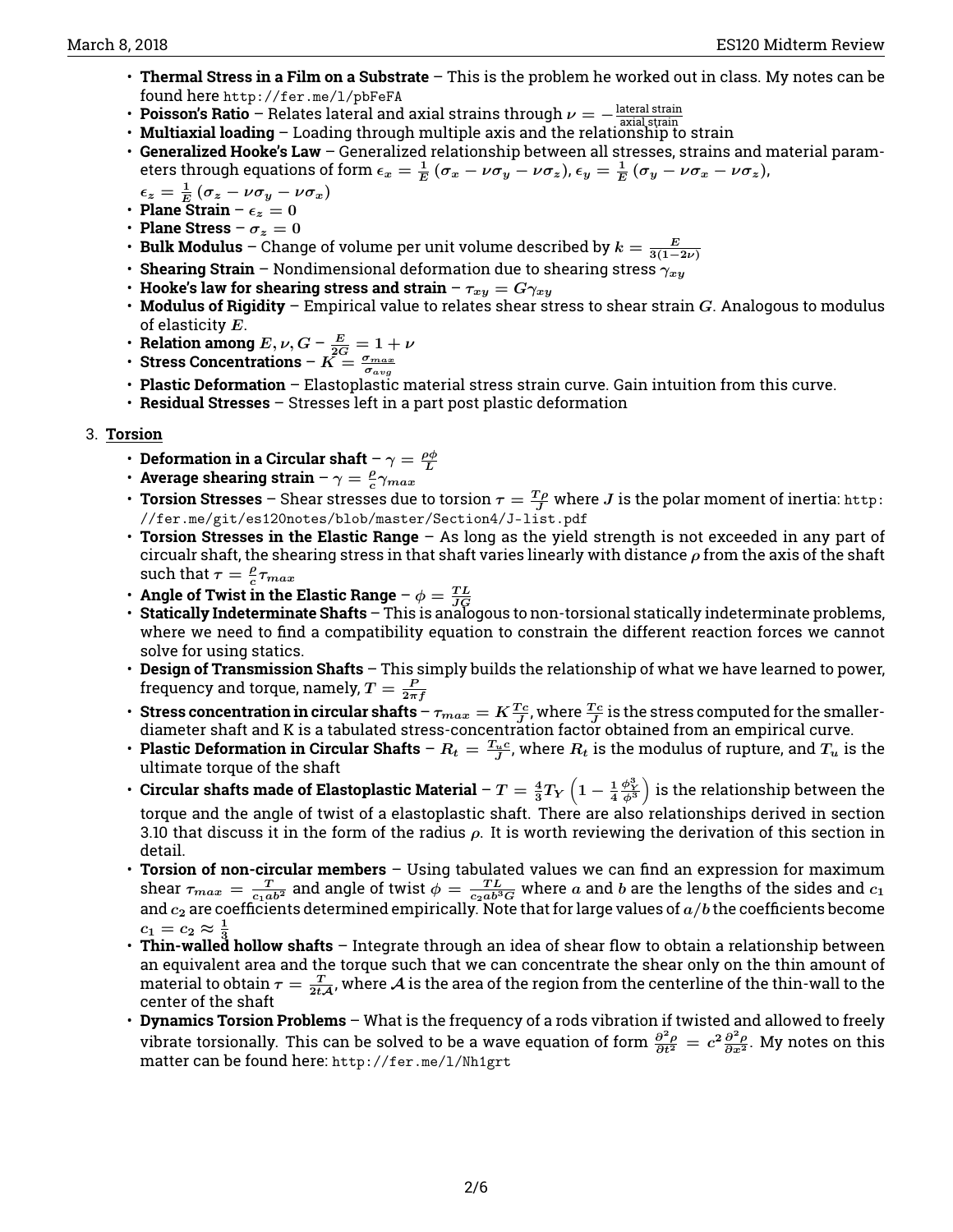# **Review Problems**

## **Problem 1:**



#### **Figure 1**

The brass strip  $AB$  has been attached to a fixed support at  $A$  and rests on a rough support at  $B$ . Knowing that the coefficient of friction is 0.60 between the strip and the support at  $B$ , determine the decrease in temperature for which slipping will impend.



We know that for slipping to impend we need to find when the the thermal strain will cause a horizontal force that is grater than what the friction will be able to overcome. So assuming there there is no slipping we know based on superposition that the displacement of the thermal strain has to balance the mechanical displacement giving us the following compatibility constraint:

$$
\delta = -\frac{PL}{EA} + L\alpha(\Delta T) = 0
$$
\n(3)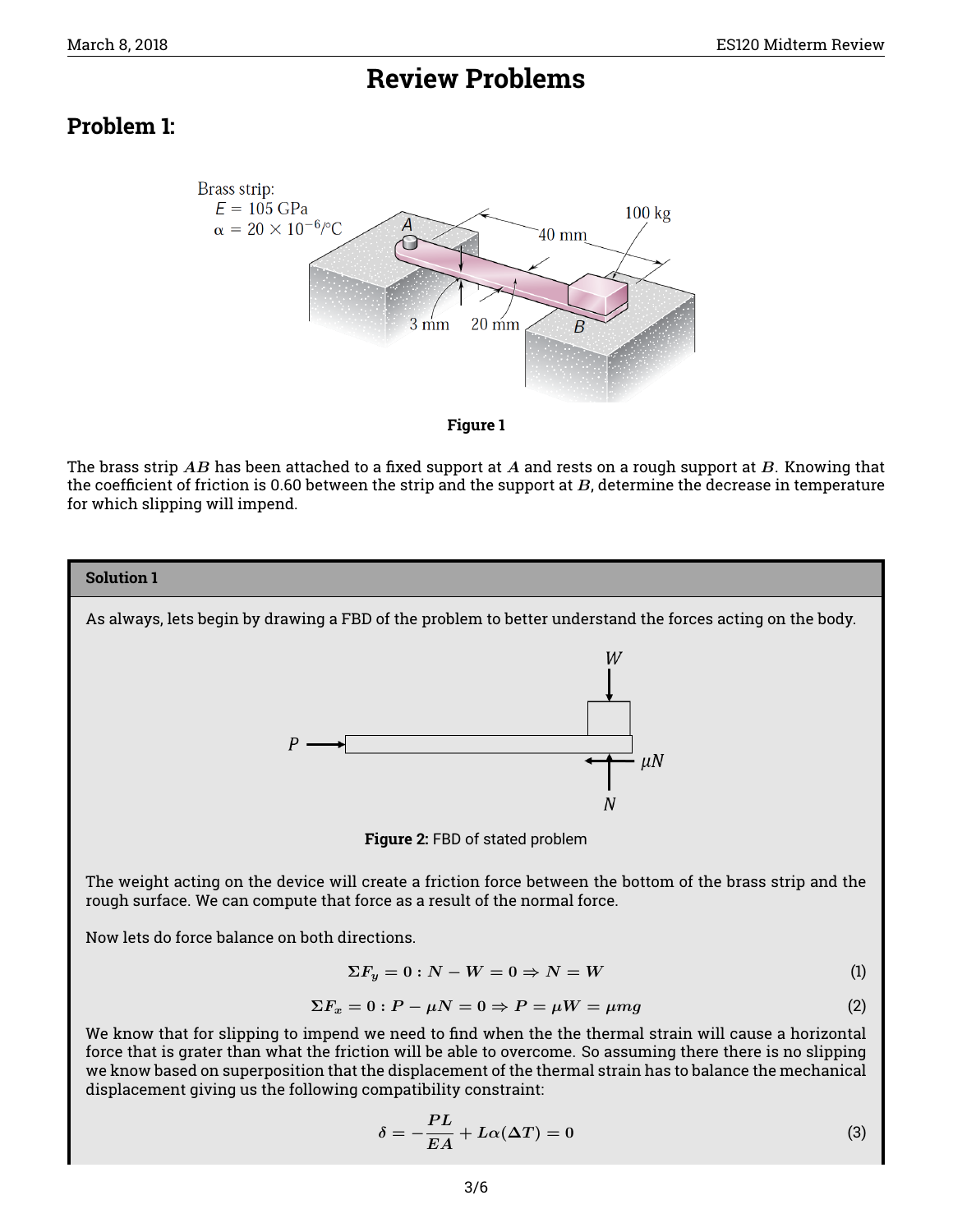Therefore solving this equation for  $\Delta T$  we obtain:

$$
\Delta T = \frac{P}{E A \alpha} = \frac{\mu mg}{E A \alpha} \tag{4}
$$

And if we plug in the values from the problem statement we obtain

$$
\boxed{\Delta T = \frac{(0.6)(100)(9.81)}{(105 \times 10^9)(60 \times 10^{-6})(20 \times 10^{-6})} = 4.67^{\circ}\text{C}}
$$
\n(5)

### **Problem 2:**



**Figure 3**

One of the two hollow steel drive shafts of an ocean liner is 75 m long and has the cross section shown. Knowing that  $G = 77.2$  GPa and that the shaft transmits 44 MW to its propeller when rotating at 144 rpm, determine (a) the maximum shearing stress in the shaft, (b) the angle of twist of the shaft.

### **Solution 2**

For this problem we need to recall how to associate power to frequency and torque. But before that we need to convert rpm into Hz for the frequency, namely

$$
f = 144 \text{ rmp} = \frac{144}{60} = 2.4 \text{ Hz}
$$
 (6)

Now from the equation relating power and torque we can solve for torque, namely

$$
P = 2\pi fT \Rightarrow T = \frac{P}{2\pi f} = \frac{44 \times 10^6}{2\pi (2.4)} = 2.917 \times 10^6 \,\text{N} \cdot \text{m} \tag{7}
$$

So that we can compute the maximum shear stress and the angle of twist, we need to first determine the polar second moment of inertia of a shaft with this cross-section ([http://fer.me/git/es120notes/blob/](http://fer.me/git/es120notes/blob/master/Section4/J-list.pdf) [master/Section4/J-list.pdf](http://fer.me/git/es120notes/blob/master/Section4/J-list.pdf)), namely,

$$
J = \frac{\pi}{2} (c_2^4 - c_1^4) = \frac{\pi}{2} (0.290^4 - 0.160^4) = 10.08 \times 10^{-3} \,\mathrm{m} \tag{8}
$$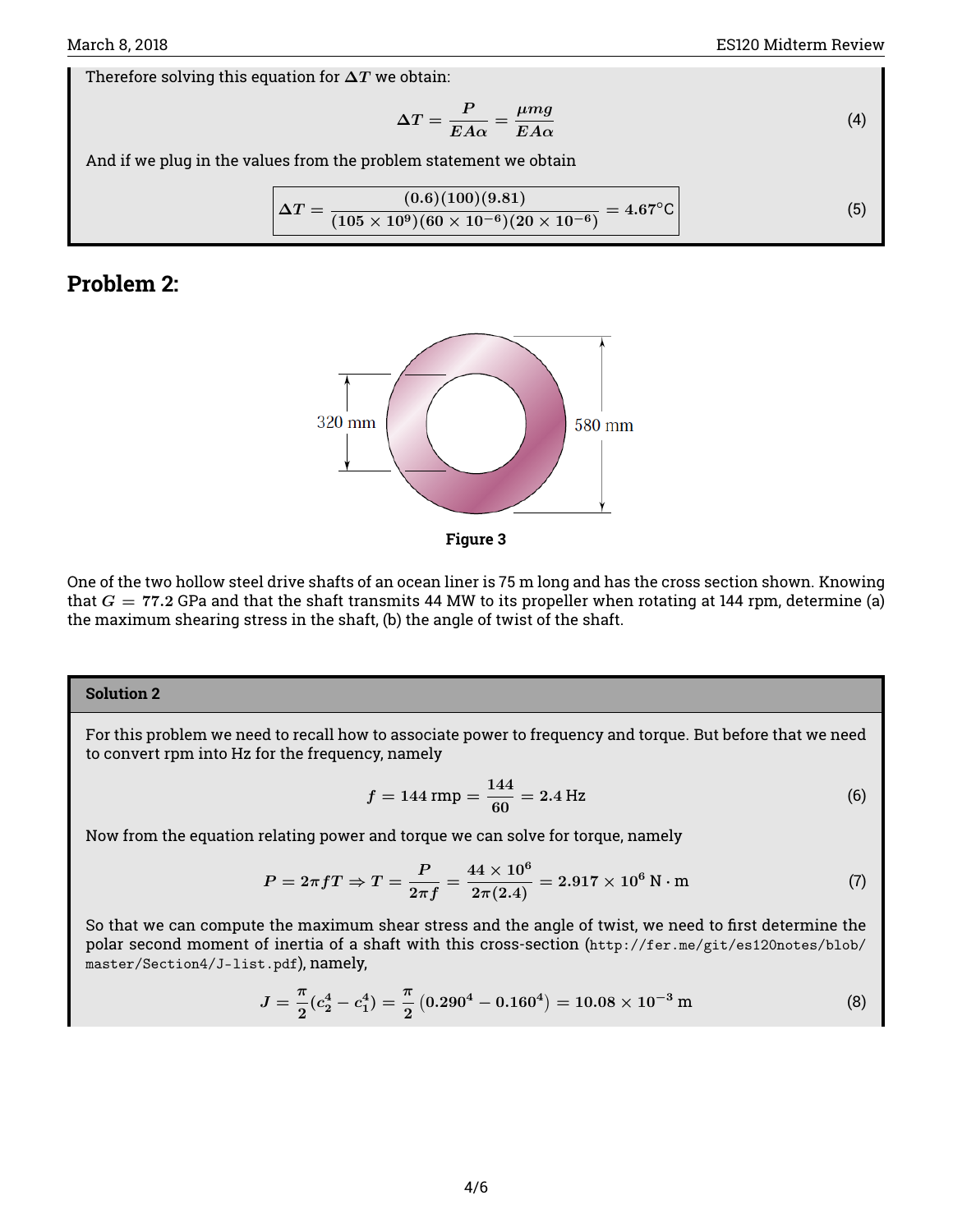### **Part (a)**

To find the maximum shear we know that we need to evaluate our shear-torque relation at  $\rho =$  outer edge so that we obtain

$$
\boxed{\tau_{max} = \frac{Tc_2}{J} = \frac{(2.917 \times 10^6)(0.290)}{(10.08 \times 10^{-3})} = 83.9 \text{ MPa}}
$$
\n(9)

### **Part (b)**

To obtain the angle of twist ,we now depend on the length of the rod and must enter that information such that

$$
\phi = \frac{TL}{GJ} = \frac{(2.9178 \times 10^6)(75)}{(77 \times 10^9)(10.08 \times 10^{-3})} = 2.81.9 \times 10^{-3} \text{ rad} = 16.15^{\circ}
$$
\n(10)

## **Problem 3:**





A torque **T** is applied as shown to a solid tapered shaft AB. Show by integration that the angle of twist at A is

$$
\phi = \frac{7TL}{12\pi Gc^4}
$$

### **Solution 3**

A rule of thumb is that if something varies in cross-section, modulus or weight as a function of space, it is easy to spot an integral coming somewhere within the problem. So, since this problem varies in crosssection as a function of space, we know that we likely will have to integrate in space. Let's begin by defining some coordinate system to make our lives a bit easier.